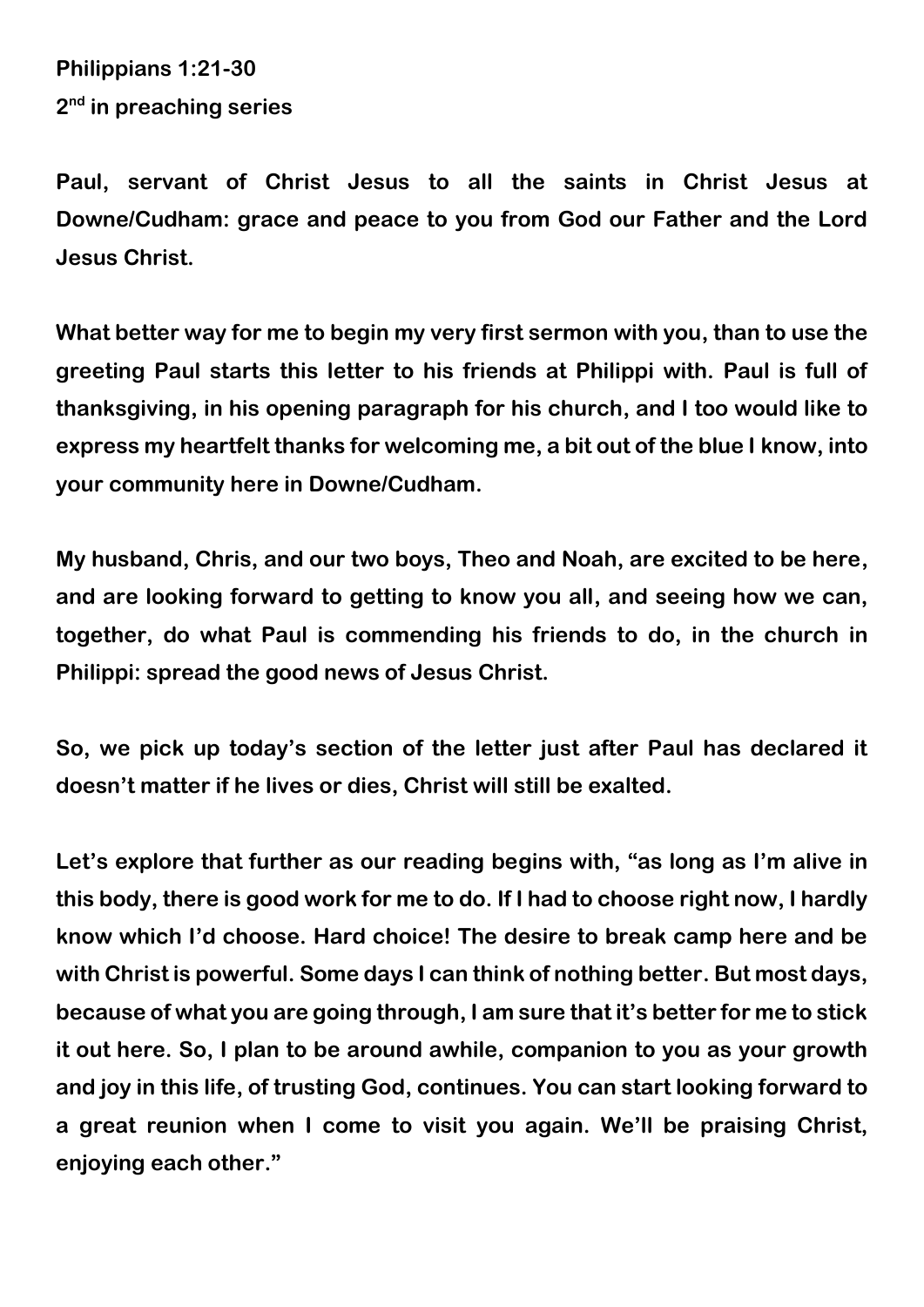**That translation was taken from the Message version of the Bible, in case you were following it in your Bibles, and the words didn't quite match up!**

**What was Paul wanting to convey to his dear friends in Philippi?**

**There was the very real dilemma that Paul could face execution. He was after all in prison, well, under house arrest, and with a guard constantly chained to his wrist, whilst writing this letter. So, there was a very real possibility that when he eventually faced trial it could go one of two ways, release or execution.** 

**We see here in this paragraph of the letter, Paul mulling over, as he writes, which outcome he would rather encounter. He opens by saying being alive is being in Christ. For him Christ has been the beginning of life, for as we recall on that day in Damascus, it was as if his life begun all over again, when he encountered the risen Jesus. Living for him, is quite literally being alive and in union with Jesus.**

**And yet, for Paul, death is also gain – for him it was a way into being even nearer to Christ, a way of being in a fuller, deeper, closer relationship with his Lord. So, what is not to like in that?**

**Paul is genuinely caught in his pros and cons list, for being alive in Christ or being dead in Christ, both are equally matched. He really doesn't know which one he prefers. The Greek word Paul uses to express being caught between the two desires is senechomai (see nee cho my) a word that is used to described a traveller in a narrow passageway, with a wall or rock on either side, unable to turn around and only able to carry straight on.**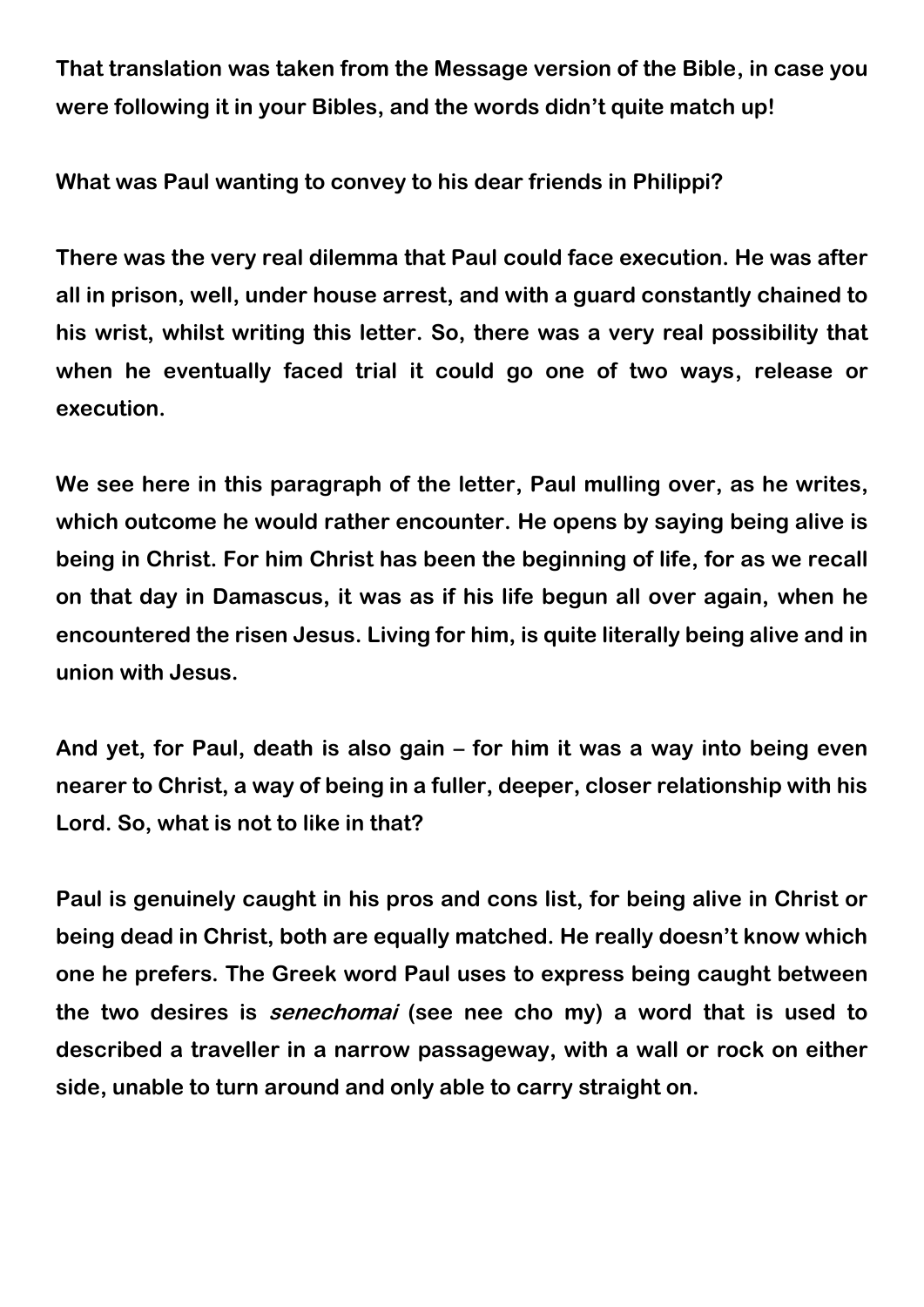**Paul's desire was to depart and be with Christ in eternity. If you would like a bit more Greek, the word for depart here is analuein (anna loo in) a word which means, quite literally, to strike camp; loosening the tent ropes, pulling up the tent pegs and moving your camp on. For Paul death is a moving on, a moving on into a deeper and fuller life with Christ.**

**But as we hear, Paul decided that to remain alive, was for the greater good of his friends in Philippi. It wasn't for his own gain but for theirs, as he could then continue to help and support them. They would be able to look at him and see in him a shining example of how, through Christ, one can face the ultimate trials of life and still exude God's love.**

**Which brings me to wondering what God wants to say to us this morning, here in Downe/Cudham, through this paragraph of Paul's letter?**

**I wonder if it might be something about the choice we have during these continuing strange times of whether we bunker down and concentrate on our own relationship with God or we strive to find ways to be his light and peace out in the world?**

**Of course, we know life isn't as cut and dry, black and white, as that, its far more nuanced, for without growing our personal relationship with Christ how can we then shine as a light to others?** 

**Paul's dilemma of whether to live or die has resonances of this same dilemma for churches. I wonder what you think?** 

**The second half of our reading today sees Paul going into quite a bit of detail about how he expects his friends to live.**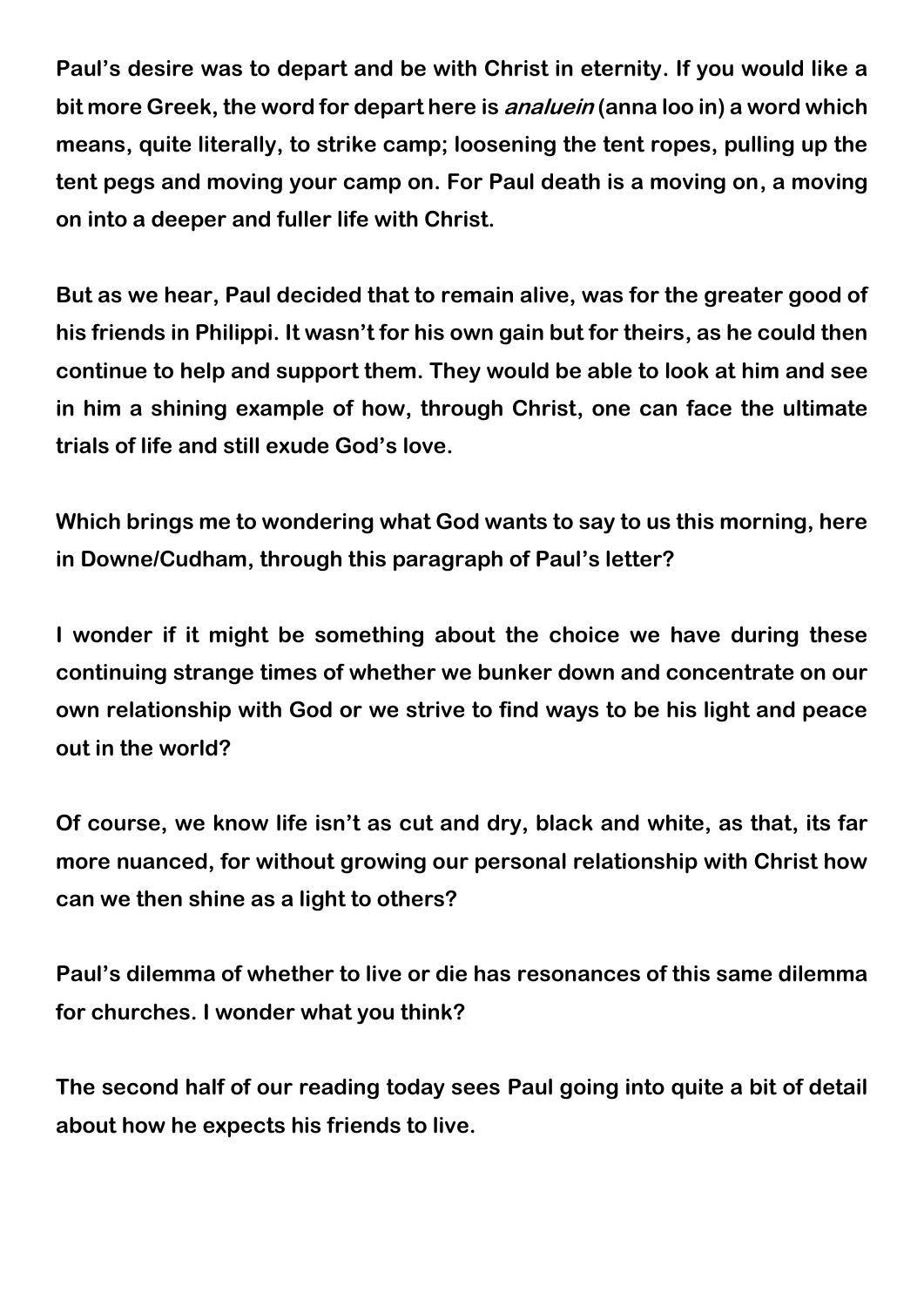**The word he uses for conducting yourselves is one he rarely uses in his writings, politeuesthai (poli twos thai) which means to be a citizen. Remember Paul is writing this letter from the very centre of the Roman Empire, Rome, and he is also a Roman citizen, which is how he got to be in Rome under house arrest in the first place. Philippi was a Roman colony and such colonies were mini replicas of Rome itself; citizens spoke Latin, wore Latin dress, called their magistrates by Latin names. Paul is basically reminding his friends that they are not only roman citizens, and therefore know the privileges and responsibilities of being such, they have an even higher duty than that. Wherever they are, they must also remember to live in a way that befits a citizen of the Kingdom of God.**

**Paul expects them to stand firm – he doesn't want them when the going gets tough, to bottle it and deny their citizenship in Christ. He wants them to weather the storms in a way that glorifies God and not only that, he expects them to do it together, as a united body of believers. Let the world quarrel, Christians must be one. If they can be like that, they will set such an example, that others around them will come to realise that there is something missing in their lives and seek to join in.**

**Paul doesn't suggest this is going to be easy, far from it, his friends know how difficult it was for Paul when he first came to Philippi, and the battles he encountered, quite literally. For a reminder of this do please read Acts 16.9. But this is the calling upon their lives and one that Paul is encountering with them.**

**And for us, what might God be saying to us as the congregation of Downe/Cudham about how we should live?**

**The phrase that stuck out for me was: striving together as one.**